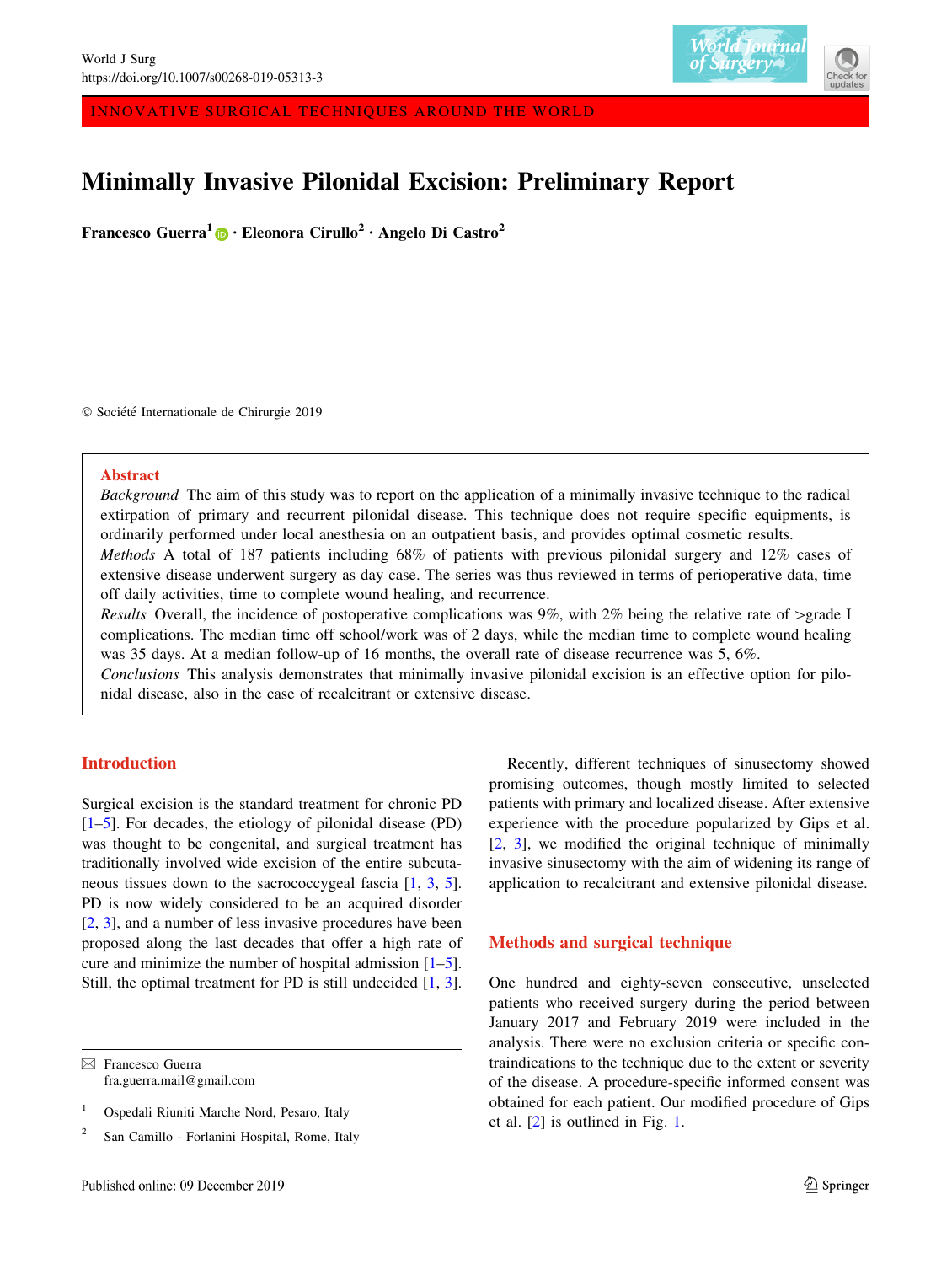<span id="page-1-0"></span>

Fig. 1 Illustration of minimally invasive pilonidal excision (MIPE). Two or more large-bore trephines are used to excise peripheral fistolous tracts (FT) and reach the pilonidal cyst (a). All underlying

diseased tissues are excised together with neighboring healthy fat tissues with trephines (asterisks), scissors, and monopolar electrocautery (b and c). Dotted white lines describe the area to be extirpated

The patient lies prone; the buttocks are held apart with strapping to provide adequate operative exposure. Firstly, local anesthetic is injected superficially and circumferentially to the diseased area. An anesthetic injection is next performed deeply, at the level of the sacrococcygeal fascia. This maneuver promotes the dissection of the subcutaneous tissue from the fascia, which ordinarily is not affected by the disease. The extent of the disease is thus appraised carefully. Median pits are then identified, and each pit is excised with small skin trephines (usually of diameter 2 mm). Two or more large-bore trephines (usually 8 mm) are next used at the peripheral extremities (either median or lateral) of the disease to excise any fistolous tract and reach the pilonidal cavity within the subcutaneous tissue (Figs. 1 and 2). In the case of pilonidal diseases with multiple median orifices without lateral tracts, large-bore trephines are used to enter the pilonidal cavity in the midline. In the presence of long-tract fistulas, either median or lateral, some further entrances (general 1 or two) are made between the peripheral incisions (Fig. [3](#page-2-0)). Accessing from the distal entrance, all underlying diseased tissues are now removed together with neighboring healthy fat tissues with a combination of trephines, scissors, and monopolar electrocautery. The subcutaneous tissue is detached ventrally and then laterally, proceeding along the fistula toward the next entrance. No lateral incisions are made. In some cases of extensive fistulas with chronic abscesses, two or more trephine openings are jointed by linear incisions to easy the extirpation of all diseased tissue. These linear incisions are thus sutured (Fig. [3\)](#page-2-0). The surgical field is generously irrigated with saline. Trephine skin openings are left open. Patients are kept in the supine position during a 1–2 h observation before discharge. Postoperatively, no regular medication is prescribed and daily activities are encouraged. Patients are instructed to sleep supine and wash with running water the surgical area several times a day. Regular epilation of the sacrococcygeal region is also recommended for at least 1 year following surgery.

Data recorded on preoperative patients' characteristics were age, sex, BMI, comorbidities, and previous treatments. Extensive disease was defined as the presence of multiple  $(>=2)$  and bilateral fistolous tracts or chronic abscesses. Postoperative complications are reported according to the Clavien–Dindo classification, while wound healing time was defined as complete epithelialization over the surgical openings. To determine possible differences between homogeneous samples, univariate analysis was performed running a Fisher's exact test for categorical variables. A two-tailed  $p$  value of 0.05 or less was set as probability level of statistical significance.

Fig. 2 Minimally invasive pilonidal excision (MIPE)

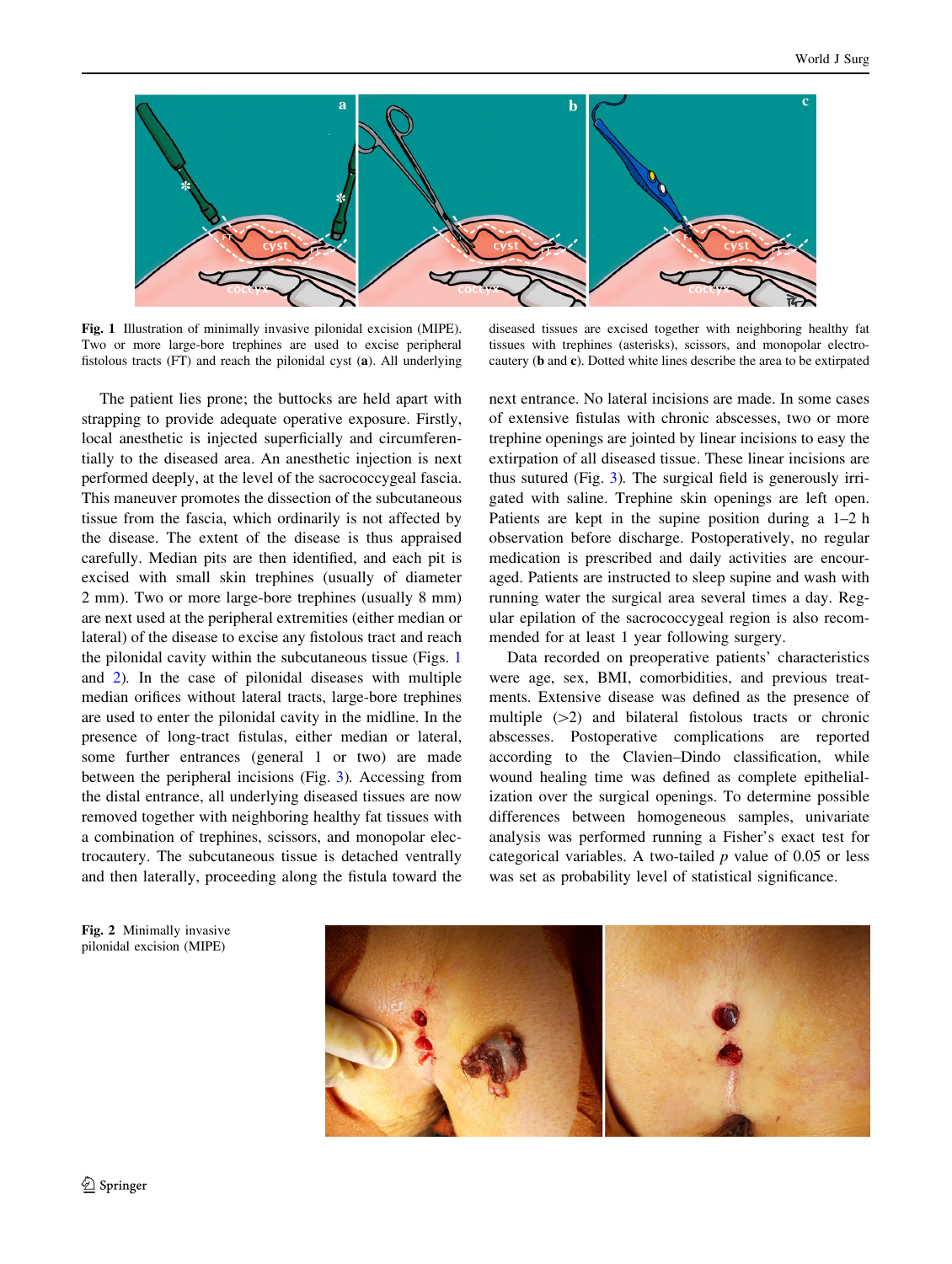<span id="page-2-0"></span>Fig. 3 Minimally invasive pilonidal excision (MIPE) in a typical case of complex, recalcitrant pilonidal disease



## **Results**

One hundred and twenty-seven patients (68%) had previous surgery for PD, including incision and drainage, conventional surgical excision, endoscopic treatment, or sinusectomy. Overall, there were 23 patients (12%) with extensive disease presenting with multiple fistolous tracts and/or chronic abscesses (Fig. 3). Median operative time was 20 min (range 10–50), and there were no serious perioperative complications. One hundred and eighty-one patients (97%) were discharged on the same day of surgery. 31% of patients (58 patients) required analgesics postoperatively for a median of 1 day  $(1-7)$ , with no statistical difference between patients with primary PD or recurrent/ extensive disease ( $p = 0.23$ ). Overall, the median return to daily activities was 2 days (range 0–15). A total of 17 patients (9%) had postoperative complications of which 14 were grade I complications (7.5%). Of note, 14 patients experienced immediate, in-hospital postoperative bleeding which was successfully treated with compression alone in 13 cases (grade I complication), while 1 patient required surgical hemostasis under local anesthesia (grade IIIa). No significant bleeding occurred during the postoperative course, after discharge. Three patients had surgical site infection (SSI) at the first postoperative outpatient control (7 days after surgery), whereby two cases required treatment with oral antibiotics (grade II). Patients with uncomplicated, primary PD did not differ significantly from patients with extensive and/or recurrent disease on postoperative morbidity ( $p = 0.24$ ). The median time to complete wound epithelialization was 35 days and ranged between 7 and 90 days (Figs. [4](#page-3-0) and [5](#page-3-0)). Extensive and/or recurrent PD patients had longer time to complete wound healing than patients with primary PD, although without statistical difference  $(p = 0.1)$ . At a median follow-up of 16 months (range 2–31), 5, 6% of patients (10 out of 179 patients with available data) had evidence of disease recurrence at a median of 4 months following surgery. Of these, two patients underwent repeat surgery within the study period. From a total of 103 patients with 1-year follow-up data, the incidence of disease recurrence was 5.8% (6 patients). Overall, the relative incidence of disease relapse did not differ between patients with primary and recurrent/extensive disease (2.6% vs. 5.7%,  $p = 0.27$ ).

Main patient characteristics and surgical outcomes are summarized in Table [1.](#page-3-0)

#### **Discussion**

Conventional extirpation with or without primary midline or asymmetrical closure is still the most performed procedure worldwide for PD [\[1](#page-4-0), [3](#page-4-0)]. This procedure often requires general anesthesia and prolonged postoperative care. Also, it is associated with high rates of complications and recurrence and a cosmetic result that can be devastating, with a great impact on public health  $[1, 3]$  $[1, 3]$  $[1, 3]$  $[1, 3]$ . In line with the acquired theory of pathogenetic process of PD, several surgical alternatives have been described in the past decades, providing the possibility to avoid wide en bloc excisions [[2](#page-4-0), [5–9\]](#page-4-0).

Despite minimally invasive techniques still have not obtained large-scale adoption, the data provided by few specialized surgical teams are promising and suggest significant advantages over conventional excision [\[4](#page-4-0), [5](#page-4-0)]. Kalaiselvan et al. [\[4](#page-4-0)] recently investigated the current role of minimally invasive surgery for PD. The authors included 10 studies with a total of 820 patients in their systematic review. As for postoperative complications, minimally invasive techniques (including sinusectomy, sinusotomy or endoscopic treatment) resulted in better outcomes as compared to conventional excision with or without advancement flap (Risk Ratio 0.59). Importantly, there was a risk ratio of 0.35 favoring minimally invasive methods over conventional surgery in terms of disease recurrence. Of note, there was no statistical difference between the relative rates of recurrence following endoscopic treatment versus other minimally invasive surgery (sinusectomy and sinusotomy) [\[4](#page-4-0)].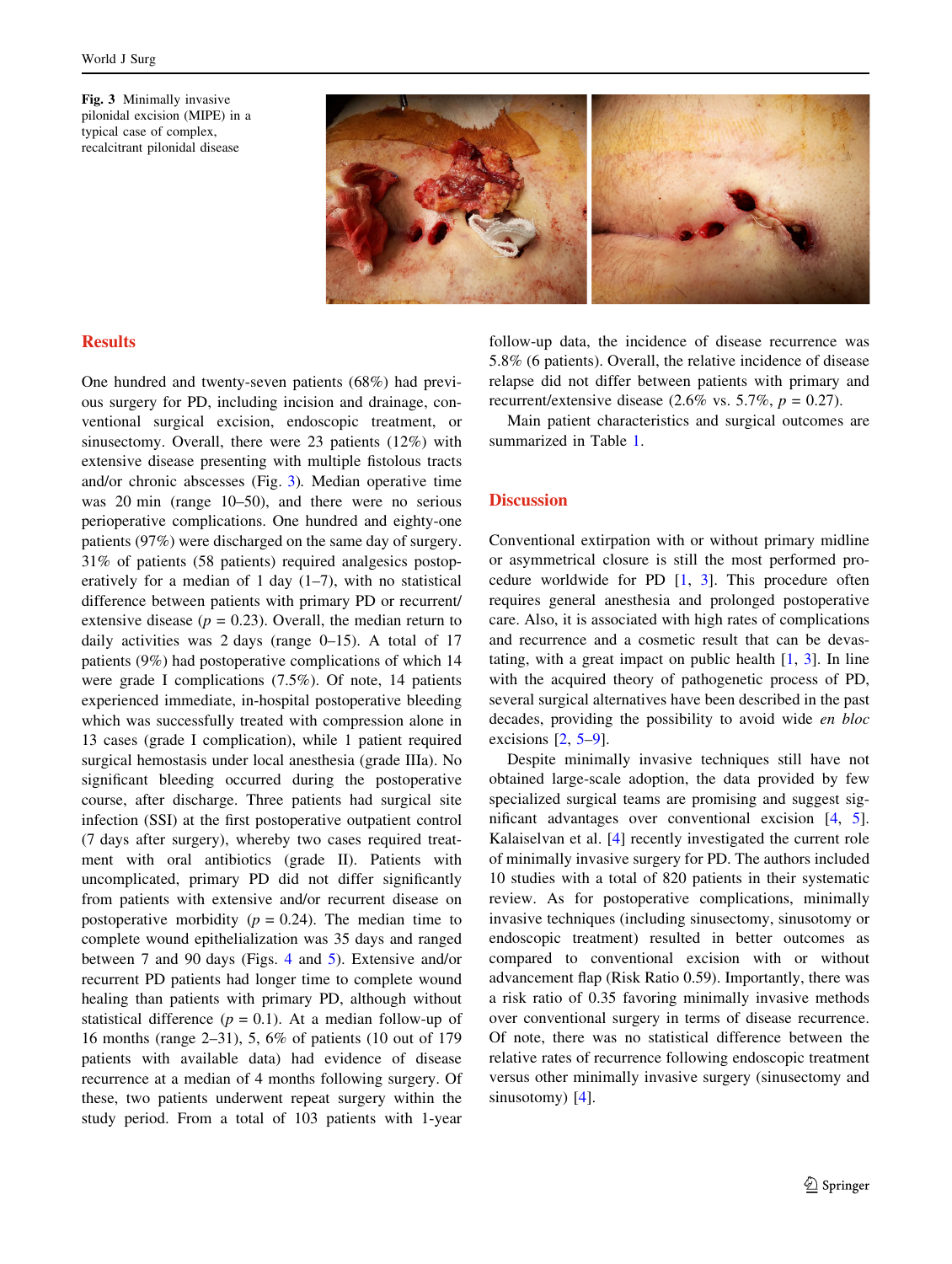<span id="page-3-0"></span>



Fig. 5 Surgical site preoperatively (a), immediately after the procedure (b) and at the 6-month follow-up (c)

Table 1 Baseline patients' characteristic with main surgical outcomes

| Patients                                | 187                             |
|-----------------------------------------|---------------------------------|
| Male/female                             | 151/36                          |
| Age (median)                            | 26 (range 14–48)                |
| Previous surgery                        | $68\%$ (126 patients)           |
| Extensive disease                       | $12\%$ (23 patients)            |
| Same-day surgery                        | 97% (181 patients)              |
| Time off work/school (median)           | 2 (range $0 - 15$ )             |
| Postoperative complications             | $9\%$ (17 patients)             |
| Grade I                                 | $7.5\%$ (14 patients)           |
| Grade II                                | $1\%$ (2 patients)              |
| Grade IIIa                              | $0.5\%$ (1 patient)             |
| Time to complete wound healing (median) | 35 (range 7–90)                 |
| Recurrence                              | 5.6\% (10 out of 179 patients)  |
| Primary, limited PD                     | $5.2\%$ (2 out of 38 patients)  |
| Recalcitrant/extensive PD               | $5.7\%$ (8 out of 141 patients) |

The present analysis demonstrates that this technique of minimally invasive sinusectomy can be considered an effective option in the treatment of both primary and recurrent PD. It results in excellent surgical outcomes, with a limited rate of minor complications. As supported also by a growing number of comparative analyses, wound-related outcomes, including cosmetic results, are significantly superior to those obtained with conventional procedures [\[1–3](#page-4-0), [6–8](#page-4-0)]. Moreover, the procedure does not require special and expensive equipments, thus providing optimal outcomes at low cost. In addition, the possibility to perform surgery under local anesthesia, as same-day surgery limits